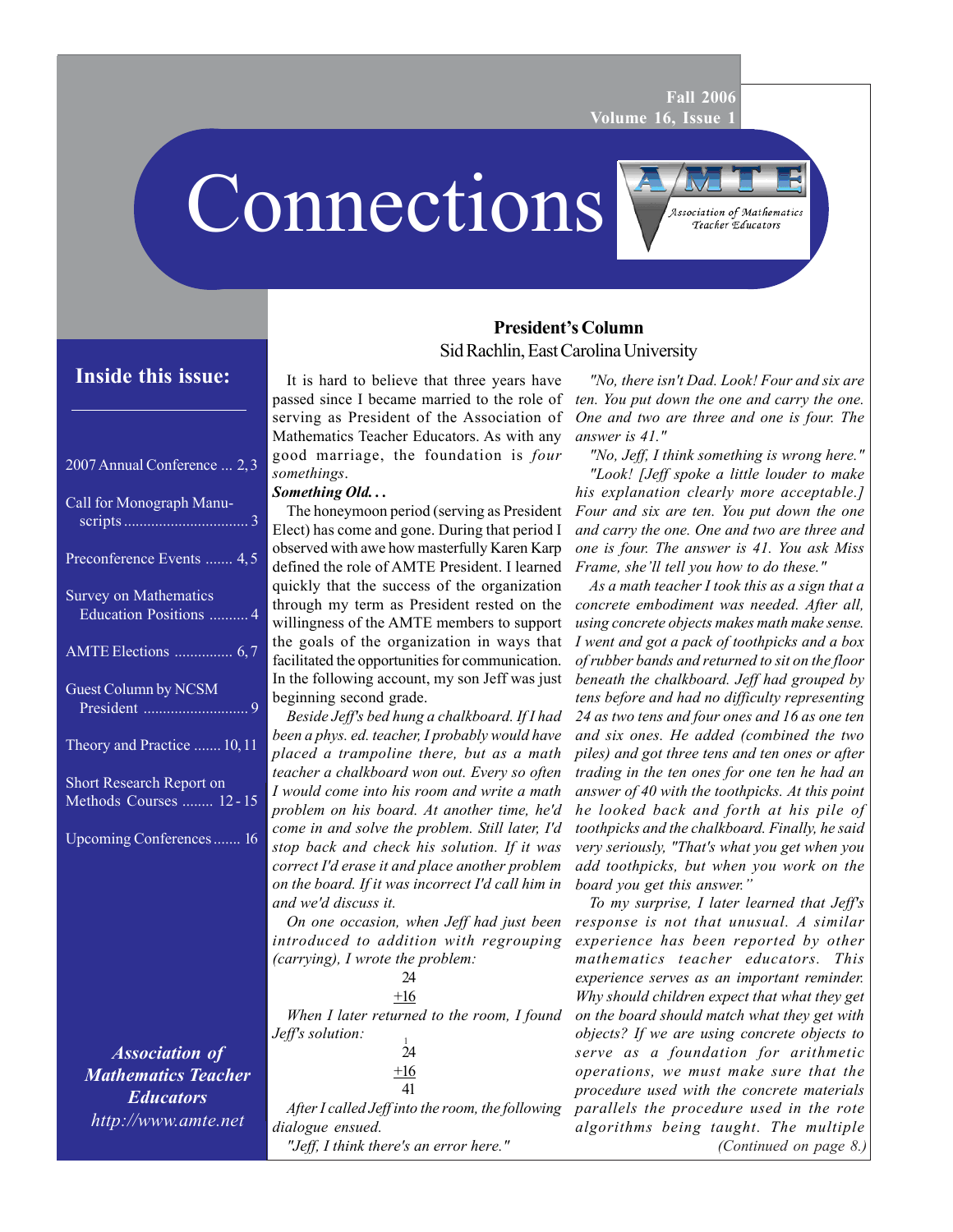## Page 2

#### **The Association of Mathematics Teacher Educators** *http://www.amte.net*

#### **President**

Sid Rachlin Department of Mathematics & Science Education East Carolina University rachlins@ecu.edu 252-328-9370

#### **President-Elect**

Jennifer Bay-Williams Department of Teaching & Learning University of Louisville j.baywilliams@louisville.edu 502-852-6431

#### **Secretary**

Mary-Margaret Shoaf Department of Mathematics Baylor University mm\_shoaf@baylor.edu 254-710-6563

#### **Treasurer**

Mark Klespis Department of Mathematics & Statistics Sam Houston State University klespis@shsu.edu 936-294-1577

#### **Board Members-at-Large**

Tom Bassarear School of Education Keene State College tbassare@keene.edu

W. Gary Martin Department of Curriculum & Teaching Auburn University martiwg@auburn.edu

Barbara Pence Department of Mathematics San Jose State University bpence@math.sjsu.edu

#### **Executive Director**

Nadine Bezuk San Diego State University 6475 Alvarado Road, Suite 206 San Diego, CA 92120 nbezuk@mail.sdsu.edu 619-594-3971

#### **NCTM Representative**

Susann Mathews Department of Mathematics & **Statistics** Wright State University susann.mathews@wright.edu 937-775-3187

#### **Conference Coordinator** Susan Gay Department of Curriculum & Teaching University of Kansas sgay@ku.edu 785-864-9676

## **AMTE's Eleventh Annual Conference Information**

The Eleventh Annual Conference of the Association of Mathematics Teacher Educators (AMTE) will be held in Irvine, California from Friday, January 26, through Saturday, January 27, 2007. Conference activities will begin with the Opening Session at 7:00 p.m. on Thursday evening, January 25, 2007. Check http://www.amte.net for more conference details and the complete conference program as they become available.

#### **CONFERENCE HIGHLIGHTS**

## **Keynote Session:** *Mathematics Teacher Education and Equity: Implications for Research and Practice*

Marta Civil, University of Arizona; Megan Franke, University of California-Los Angeles; Rochelle Gutierrez, University of Illinois at Urbana-Champaign; Richard Kitchen, University of New Mexico; Dorothy White, University of Georgia

## **Keynote Session:** *The Intended Mathematics Curriculum as Represented in State-Level Curriculum Standards: Consensus or Confusion?*

Barbara Reys, University of Missouri-Columbia; Glenda Lappan, Michigan State University

The 2007 **Judith E. Jacobs Lecture** will be given by Deborah Loewenberg Ball, University of Michigan. Other special sessions will feature Skip Fennell, President of NCTM, Linda Gojak, President of NCSM, AMTE Excellence in Service to Mathematics Teacher Education Award Recipient, NSF representatives, and AMTE Affiliates.

#### **REGISTRATION INFORMATION**

The conference registration fee includes admission to all sessions and the Browsing Room. In addition, a large portion of the fee includes continental breakfast, lunch, dinner, and afternoon snack on Friday and continental breakfast and lunch on Saturday. With your conference registration, you can renew your membership in AMTE by paying the \$45 dues (\$22.50 for graduate students). The table found on the next page details the categories of registration. Please note that November 20th is the deadline for registration and December 18th is the deadline for late registration.

Please note that

- registration costs vary by postmark date.
- total attendance at the conference is limited.
- no on-site registration will be available.

We encourage you to register early.

Connections *is published three times a year: fall, spring, and summer. The Editorial Board will consider a wide variety of types of submissions. Regular features include essays addressing each issue's Theory and Practice question, reviews of resources for mathematics teacher educators, and news articles related to mathematics teacher education. Each submission is reviewed by the editorial board for relevance to the AMTE membership and for quality of work. Please direct all comments, questions, or submissions to the editor at lstalling@kennesaw.edu or 770-420-4477. Connections* **Editor**

| Lynn Stallings                     | Kennesaw State University, Georgia<br>$İstalling@$ kennesaw.edu   |                   |
|------------------------------------|-------------------------------------------------------------------|-------------------|
| <b>Connections Editorial Board</b> |                                                                   |                   |
| Laurie Cavey                       | James Madison University, Virginia                                | caveylo@jmu.edu   |
| Teresa Gonske                      | Northwestern College, Minnesota                                   | tlgonske@nwc.edu  |
| Kathleen Lynch-Davis               | Appalachian State University, North Carolina lynchrk@appstate.edu |                   |
| Troy P. Regis                      | University of Missouri-Columbia                                   | tprb62@mizzou.edu |
| Tracy Rusch                        | Southern New Hampshire University                                 | t.rusch@snhu.edu  |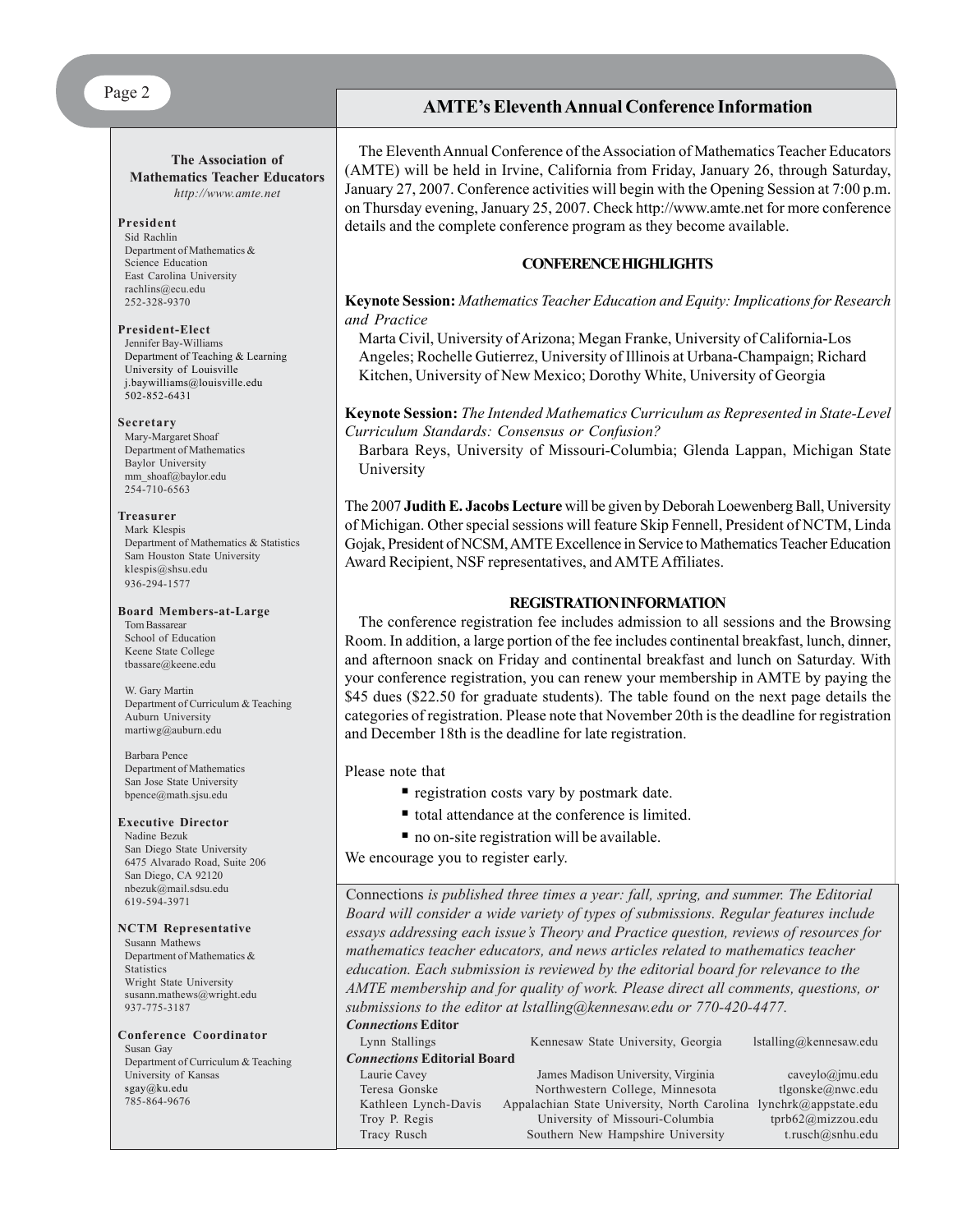## **AMTE Conference Information**

## **REGISTRATION**

You may register online at http://www.amte.net or download a copy of the registration form from the website. If you would like a copy of the registration form mailed to you, e-mail Nadine Bezuk (nbezuk@mail.sdsu.edu).

|                                                                                                                   | <b>Registration</b><br>(Postmarked by<br><b>Nov. 20)</b> | <b>Late Registration</b><br>(Postmarked by<br>Dec. 18) |
|-------------------------------------------------------------------------------------------------------------------|----------------------------------------------------------|--------------------------------------------------------|
| Registration and Membership Dues                                                                                  | \$295                                                    | \$335                                                  |
| Member Registration                                                                                               | \$250                                                    | \$290                                                  |
| Non-Member Registration                                                                                           | \$325                                                    | \$365                                                  |
| <b>Full-time Graduate Student Member</b>                                                                          | \$200                                                    | \$240                                                  |
| Opening Session (Thursday, 1/25, 7:00-8:30 PM)<br>Note: Dinner is on your own.                                    | Free<br>Preregistration is required.                     | N/A                                                    |
| Pre-conference Technology Workshop (Thursday, 1/25, 1:30-<br>4:30 PM) Note: Limited to the first 100 registrants. | Free<br>Preregistration is required.                     | N/A                                                    |

## **HOTEL RESERVATION INFORMATION**

To reserve your hotel room for the conference, call the phone number listed below, make your reservations online via the AMTE website, or make your reservations online via the website below. Be sure to mention the "Association of Mathematics Teacher Educators" conference when you call.

We have a block of rooms at the conference rate. Reserve by **Friday, December 29, 2006** to get the conference rate but please be aware that the conference block may be sold out by this date. It is best to reserve early.

## Hyatt Regency Irvine 17900 Jamboree Road Irvine, CA 92614, USA 949-975-1234

http://irvine.hyatt.com/groupbooking/irvinamte2006

Single or Double Occupancy: \$139 per night

The reservation deadline for the hotel is **Friday, December 29, 2006**. While we have a block of rooms arranged for the conference, the block may be full prior to December 29. Reservations made after the block is full or after December 29, whichever comes first, will be accepted on a space-available basis at the hotel's prevailing rate.

Remember, reservations at our group rate can be made until December 29, 2006 or until the room block is full.

## **Call for Manuscripts for AMTE's 2008 Monograph**

In its continuing series of monographs, AMTE will be soliciting manuscripts for the 2008 monograph (volume 5 in the series) shortly after the first of the year. Check for the call for manuscripts on the AMTE website (http://www.amte.net). It is anticipated that manuscripts will be due June 1, 2007. The issue editors are Fran Arbaugh (University of Missouri) and P. Mark Taylor (University of Tennessee). Also, look for the 2006 monograph (volume 3) in your mailbox later this fall, edited by Kathleen Lynch-Davis (Appalachian State University) and Robin Rider (East Carolina University).

*Make your plans now to attend the 2007 AMTE Annual Conference in Irvine, California on January 25- 27, 2007.*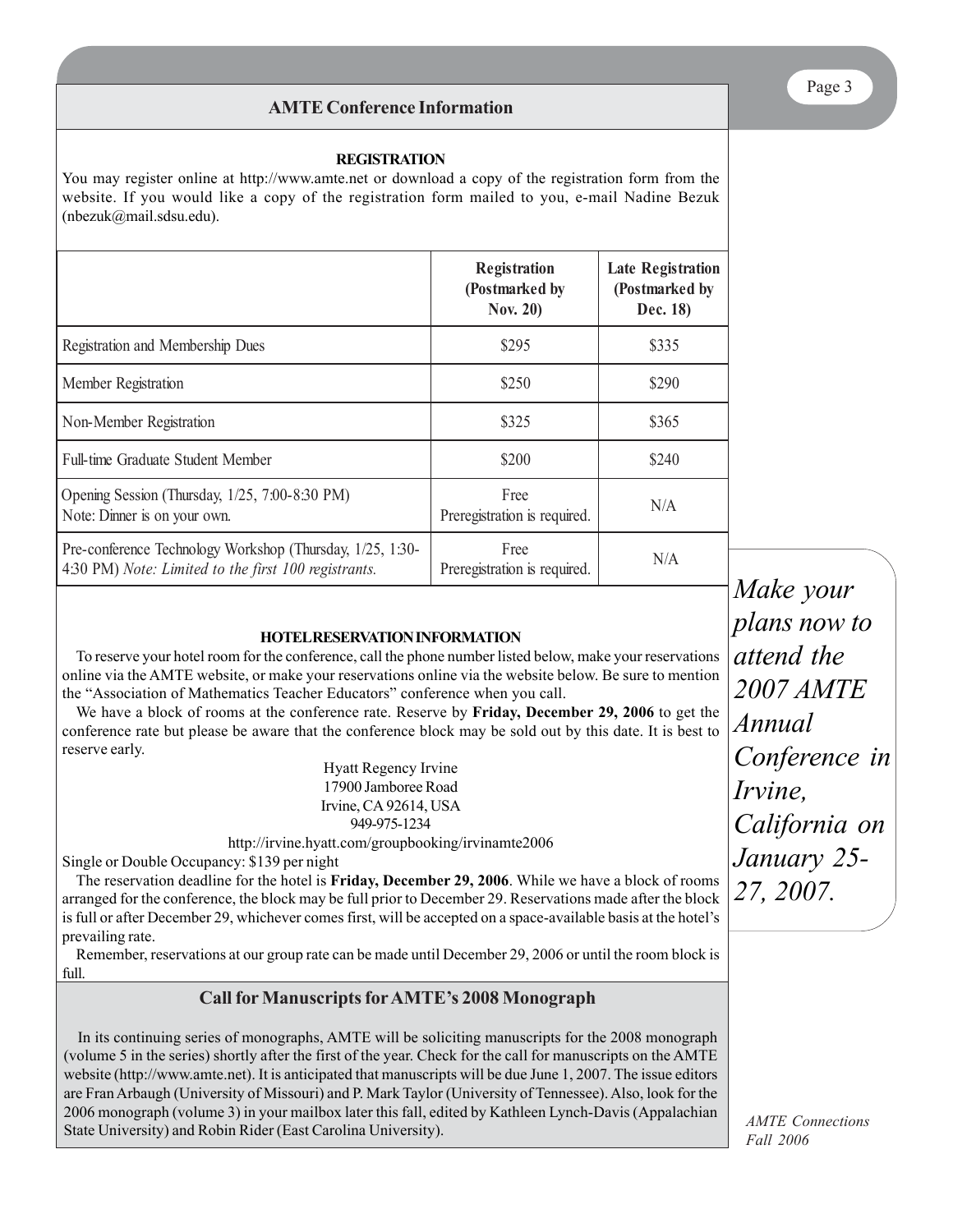Several Preconference Events will be held on Thursday, January 25, 2007, at the 2007 AMTE Conference at the Hyatt Regency Irvine. Each session requires pre-registration; information is below. Please contact the organizers for more information.

## **Preparing Teachers to Teach Mathematics With Technology**

Organizer: AMTE Technology Committee. Maggie Niess, Chair (niessm@onid.oregonstate.edu) Workshop Leaders: Maggie Niess, Marcia Weinhold, Oscar Chavez, Christine Browning, Bob Ronau, Suzanne Harper, Shannon Driskell, David Pugalee, Joe Garofalo, Gary Martin

Time: 1:30 - 4:30 p.m. Session limit: 100 participants.

How should teachers be prepared to teach with technology-throughout teacher education courses- in the spirit of the **AMTE's Technology Position Statement?** What effective efforts are in progress? What more should be done? What research is needed to help mathematics educators better prepare future mathematics teachers for thoughtful integration of technology into their teaching? This workshop is designed to engage participants in reviewing ideas, developing ideas, contributing to a review of the literature, and proposing a research agenda toward identifying effective teacher education courses in preparing teachers to teach mathematics using appropriate technologies as learning tools. Participants are encouraged to bring their ideas for inclusion in this workshop.

To Register: Indicate your interest on the AMTE Conference Registration Form (Registration is limited to 100 people.)

## **The Pedagogical Preparation of Prospective Secondary Mathematics Teachers**

Organizers: Bob Ronau (bob@louisville.edu) and P. Mark Taylor (pmark@utk.edu)

 $Time: 1:30 - 4:30 p.m.$  Session limit:  $30-40$  participants The purpose of this symposium is to contribute to the field's understanding of what are commonly referred to as "methods" courses for prospective secondary mathematics teachers. What theories and principles guide the design and enactment of these courses? Presenters will offer several perspectives. To Register: Email P. Mark Taylor (pmark@utk.edu).

#### **NCTM's NCATE Program Reviewer Training Workshop**

Organizer: Monique Lynch (mlynch@nctm.org). Sponsored by the National Council of Teachers of Mathematics

Time: 9:00 – 11:30 a.m. OR 1:30 - 4:00 p.m. Session limit: 30 participants/session The mathematics program review process for NCATE has undergone a complete change since the completion of spring 2004 reviews. The pilot year for the new system (2004-2005 academic year) is complete, and the new system is in place. This session is designed to prepare potential program report reviewers.

To Register: E-mail nctmncate  $@$ nctm.org and indicate whether you will attend the morning or the afternoon session on January 25. There is no charge to attend either workshop, but pre-registration is required. For more information, see http://www.nctm.org/about/ncate/.

#### **The Power of Visualization Moves to a Higher Level: Multiple Representations and Connections using the New TI-***n***spire CAS+**

Organizer: Ed Laughbaum (elaughba@math.ohio-state.edu). Sponsored by Texas Instruments

Presenter: Chuck Vonder Embse, Central Michigan University

Time: 2:00 - 5:00 p.m.. Refreshments will be provided. Session limit: 32 participants

Registration Fee: \$10

The new TI-*n*spire CAS+ is a platform that incorporates the true power of multiple representations in one affordable package. This unit will change the way you think about the power of visualization. Come and experience this new technology for yourself in this hands-on workshop.

To Register: Email Ed Laughbaum (elaughba@math.ohio-state.edu) and send the \$10 fee to Ed Laughbaum, The Ohio State University, Department of Mathematics, 231 West 18<sup>th</sup> Avenue, Columbus, OH 43210.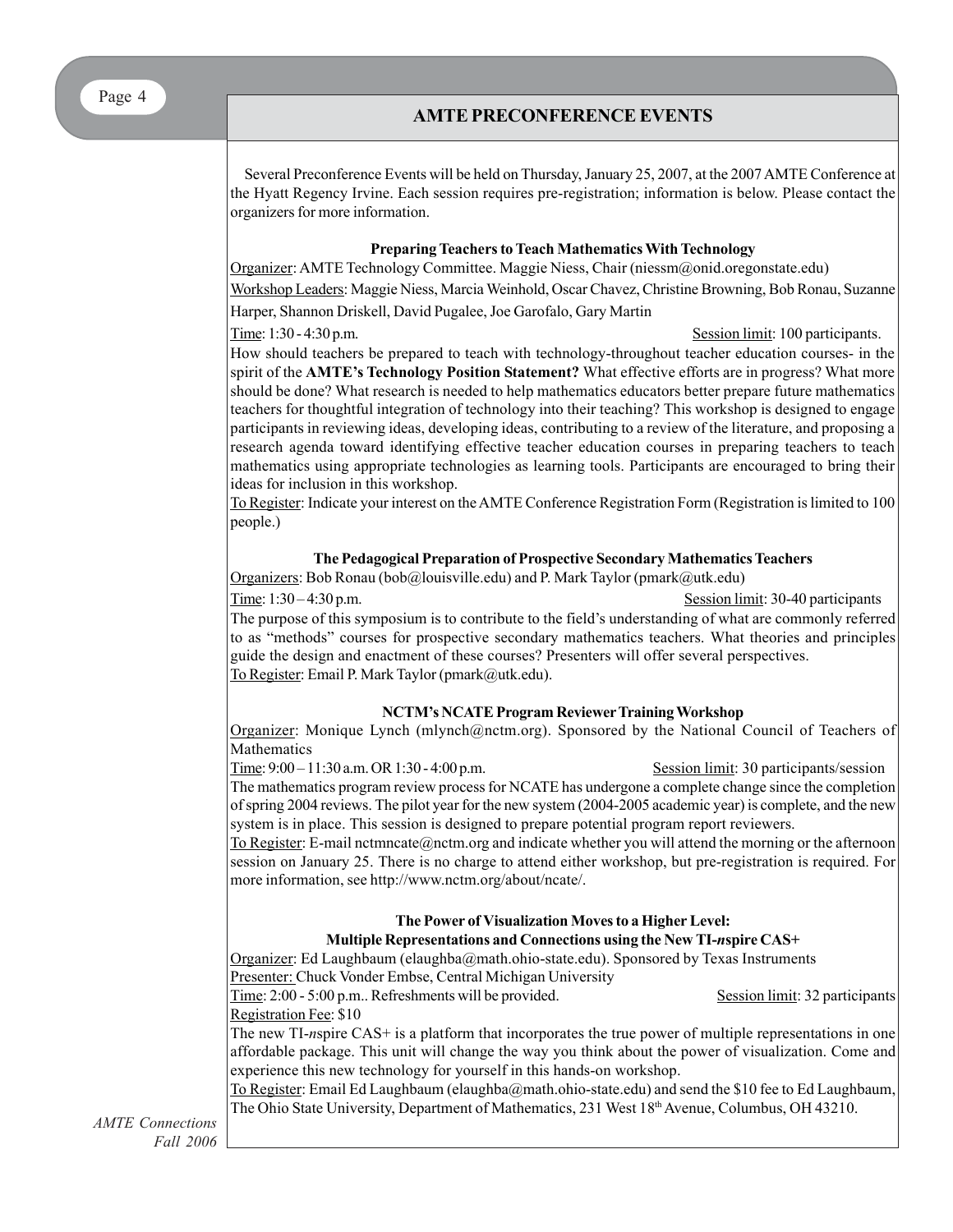## **AMTE PRECONFERENCE EVENTS**

## **CAMTE Presession**

| Organizer: Nadine Bezuk (nbezuk@mail.sdsu.edu). Sponsored by the California Association of Mathematics                                                                                                            |                                                                                                                                                                |  |  |  |  |
|-------------------------------------------------------------------------------------------------------------------------------------------------------------------------------------------------------------------|----------------------------------------------------------------------------------------------------------------------------------------------------------------|--|--|--|--|
|                                                                                                                                                                                                                   | Teacher Educators (CAMTE), an AMTE-affiliated Group                                                                                                            |  |  |  |  |
| The CAMTE Presession includes the following:                                                                                                                                                                      |                                                                                                                                                                |  |  |  |  |
| $12:30 - 1:00$ p.m.                                                                                                                                                                                               | Registration                                                                                                                                                   |  |  |  |  |
| $1:00-2:30$ p.m.                                                                                                                                                                                                  | CAMTE General Session, featuring keynote address by Jack Price (see below).                                                                                    |  |  |  |  |
| $3:00-4:30$ p.m.                                                                                                                                                                                                  | Breakout Sessions: Choose between two breakout groups (see below).                                                                                             |  |  |  |  |
| Session limits:                                                                                                                                                                                                   | 100 participants (keynote session); 50 participants/breakout group                                                                                             |  |  |  |  |
| <b>Registration Fees:</b>                                                                                                                                                                                         | \$25 for current CAMTE members, \$40 for all other participants.                                                                                               |  |  |  |  |
| To Register:                                                                                                                                                                                                      | Contact Nadine Bezuk (nbezuk@mail.sdsu.edu) for registration form.                                                                                             |  |  |  |  |
| <b>CAMTE General Session</b>                                                                                                                                                                                      |                                                                                                                                                                |  |  |  |  |
| <b>Keynote Address:</b>                                                                                                                                                                                           |                                                                                                                                                                |  |  |  |  |
|                                                                                                                                                                                                                   | Teaching and Learning Mathematics: Fifty Years in a Minefield                                                                                                  |  |  |  |  |
| Speaker: Jack Price (Cal Poly Pomona)                                                                                                                                                                             |                                                                                                                                                                |  |  |  |  |
|                                                                                                                                                                                                                   | In this General Session, speaker Jack Price will offer a memoir of fifty years of change in mathematics                                                        |  |  |  |  |
|                                                                                                                                                                                                                   | education and mathematics teacher education along with a vision for the future and an exploration of one                                                       |  |  |  |  |
| person's biases.                                                                                                                                                                                                  |                                                                                                                                                                |  |  |  |  |
| <b>Breakout Session 1:</b>                                                                                                                                                                                        |                                                                                                                                                                |  |  |  |  |
|                                                                                                                                                                                                                   | Using Video Clips and Written Student Work of Children's Thinking to Motivate Prospective                                                                      |  |  |  |  |
|                                                                                                                                                                                                                   | <b>Elementary School Teachers to Learn Mathematics</b>                                                                                                         |  |  |  |  |
|                                                                                                                                                                                                                   | Organizer: Lisa Clement Lamb (San Diego State)                                                                                                                 |  |  |  |  |
|                                                                                                                                                                                                                   | Speakers: Lisa Clement Lamb, Randy Philipp (San Diego State)                                                                                                   |  |  |  |  |
|                                                                                                                                                                                                                   | Participants will consider the use of video and student written work artifacts of children's mathematical                                                      |  |  |  |  |
|                                                                                                                                                                                                                   | thinking to support the goals we hold for our mathematics and mathematics methodology courses. After                                                           |  |  |  |  |
|                                                                                                                                                                                                                   | briefly presenting our rationale and data supporting the use of children's mathematical thinking, the                                                          |  |  |  |  |
|                                                                                                                                                                                                                   | session will turn to examples of artifacts and a discussion of how instructors might use them.                                                                 |  |  |  |  |
| <b>Breakout Session 2:</b>                                                                                                                                                                                        |                                                                                                                                                                |  |  |  |  |
| Blending or Bending? Tackling the Challenge of Developing Blended Single Subject Mathematics                                                                                                                      |                                                                                                                                                                |  |  |  |  |
| <b>Programs</b>                                                                                                                                                                                                   |                                                                                                                                                                |  |  |  |  |
|                                                                                                                                                                                                                   | Session Organizer/Moderator: Carol Fry Bohlin (Fresno)                                                                                                         |  |  |  |  |
|                                                                                                                                                                                                                   | Panelists: Jorgen Berglund (Sacramento), Scott Farrand (Chico), P. Michael Lutz (Bakersfield)                                                                  |  |  |  |  |
|                                                                                                                                                                                                                   | A panel of mathematics educators from universities throughout California will share how their campuses                                                         |  |  |  |  |
| are approaching the challenge of developing and implementing blended (mathematics/education/field                                                                                                                 |                                                                                                                                                                |  |  |  |  |
|                                                                                                                                                                                                                   |                                                                                                                                                                |  |  |  |  |
|                                                                                                                                                                                                                   | experience) undergraduate teacher preparation programs for Single Subject mathematics teachers. Come<br>learn from their experiences and/or to share your own! |  |  |  |  |
|                                                                                                                                                                                                                   |                                                                                                                                                                |  |  |  |  |
|                                                                                                                                                                                                                   | <b>Invitation to Participate in a Survey Related to Mathematics Education Positions</b>                                                                        |  |  |  |  |
| Reys (2006) reports on the current state of open higher education positions in mathematics education.                                                                                                             |                                                                                                                                                                |  |  |  |  |
| One finding of his study was the apparent disparity between the applicants' qualifications and job                                                                                                                |                                                                                                                                                                |  |  |  |  |
| responsibilities. Reys suggests that job announcements be carefully worded to include exact qualifications                                                                                                        |                                                                                                                                                                |  |  |  |  |
| and responsibilities. Based on this study, a research team was formed to investigate the preferences of                                                                                                           |                                                                                                                                                                |  |  |  |  |
| institutions of higher education when evaluating potential candidates in mathematics education.                                                                                                                   |                                                                                                                                                                |  |  |  |  |
|                                                                                                                                                                                                                   |                                                                                                                                                                |  |  |  |  |
| To evaluate the hiring preference of institutions for open positions in mathematics education, a survey<br>aimed at tenured and tenure track faculty involved in the hiring process has been developed. From this |                                                                                                                                                                |  |  |  |  |
|                                                                                                                                                                                                                   |                                                                                                                                                                |  |  |  |  |
|                                                                                                                                                                                                                   | survey the research team hopes to find common ground on what qualifications are preferred in order to                                                          |  |  |  |  |
|                                                                                                                                                                                                                   | provide institutions with guidance in refining doctoral programs. All mathematics education faculty who                                                        |  |  |  |  |
|                                                                                                                                                                                                                   | have participated in the hiring process of tenure track mathematics education faculty are invited to participate                                               |  |  |  |  |
|                                                                                                                                                                                                                   | in this study. The link to this brief survey can be found at http://web.utk.edu/~mathed. Once on the website,                                                  |  |  |  |  |
| click on the Math Ed Faculty Preferences Study link.                                                                                                                                                              |                                                                                                                                                                |  |  |  |  |

## **Reference**

Reys, R. E. (2006). A report on jobs for doctorates in mathematics education in institutions of higher education. *Journal for Research in Mathematics Education*, *37*(4), 262-269.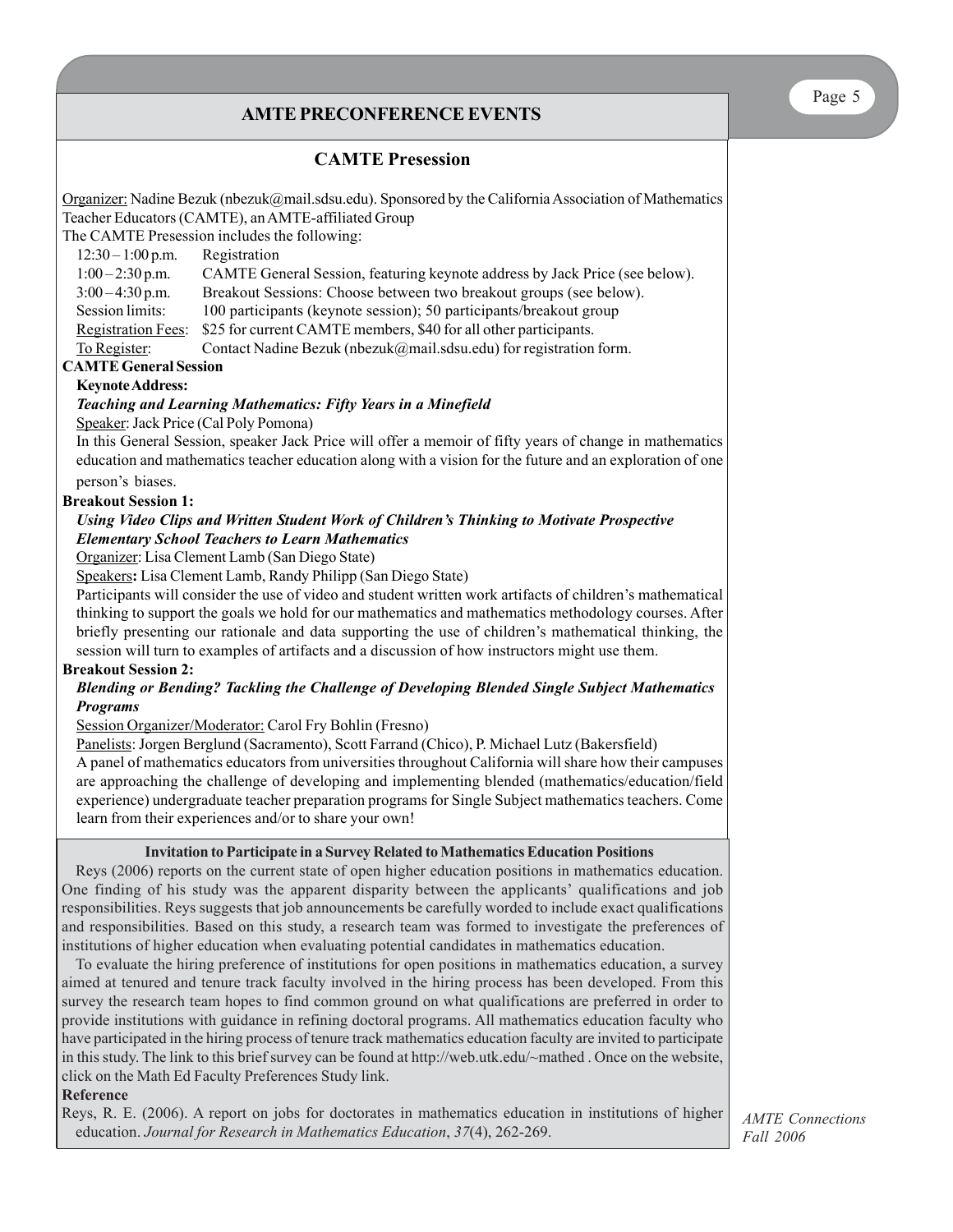This fall, AMTE will hold an election for Treasurer and a Board Member-at-Large. The ballot will be available on AMTE's website on November 1. Please see http://www.amte.net/constitution.shtml for the responsibilities of each office.

## **Candidates for Treasurer**

## **Elizabeth Jakubowski**



**Professional background and accomplishments**: I received my Ed.D. in Mathematics Education from the University of Georgia in 1988 and have been a member of the Mathematics Education faculty at Florida State University since 1987. During my tenure at FSU

I have served as Chair of the Department of Middle and Secondary Education and as an Associate Dean for the College of Education. I am currently the Mathematics Education program coordinator.

During my tenure at Florida State I have served as PI or Co-PI on numerous state and federal grants focusing on mathematics teacher education and teacher education in general. Within the state of Florida I annually serve as a member of teacher education program review teams. I am the current President of the Florida Association of Mathematics Teacher Educators (FAMTE) and previously served on the board of directors of FAMTE. I am a member of AERA, NCTM, FCTM, PME-NA, AMTE, and FAMTE. In 1995 I served as the President of PME-NA and organized the annual meeting. My research interests focus on the professional preparation and development of mathematics teachers and the preparation of future mathematics teacher educators.

**Vision for AMTE**: Every future and current mathematics teacher I work with means that I also have a potential impact on the mathematics learning of thousands of PK-16 students. The importance of what we do as mathematics teacher educators must not get lost or be ignored. Our voice is essential for the further development of mathematics education not only nationally but internationally.

AMTE provides a means to establish and maintain strong collaborative relationships among mathematics teacher educators whereby we are able to achieve common goals for the field. It is important that the organization continue its rich history of

involvement in mathematics education and provide the multiple venues (e.g., conferences, monographs, position papers) for the dissemination of the vital work we do as mathematics teacher educators. I believe we need to encourage the establishment of and support additional local MTEs in order to maximize the synergistic activities that are found in the individual states and/or regions.

## **W. Gary Martin**

**Professional background and accomplishments:** I received my Ed.D. in Mathematics Education from the University of Georgia in 1985. I am currently a professor in the Department of



Curriculum and Teaching at Auburn University, where I teach undergraduate and graduate mathematics education courses. I also serve as the Principal Investigator and Director of TEAM-Math (Transforming East Alabama Mathematics), an NSF-Funded Math and Science Partnership, overseeing a multi-million dollar budget. Prior to coming to Auburn, I served as the Director of Research at NCTM and directed (including managing the budget for) the project that produced *Principles and Standards for School Mathematics*. I have served as a member of a number of national committees and initiatives (such as NCTM's Standards Impact Research Group, the NAEP Interpretation Writing Group, and the Task Force on Focal Points for High School) and as co-editor of the 2007 NCTM Yearbook. I have been active in AMTE, including presenting at annual meetings, serving as the program chair for the 2004 AMTE conference, and serving as a Board Member-At-Large on AMTE's Board of Directors from 2004-2007.

**Vision for AMTE**: The organization's growth in membership, level of activity, and national visibility over the past years has been truly remarkable. The

*This fall, AMTE members will hold elections for Treasurer and a Board Member-at-Large.*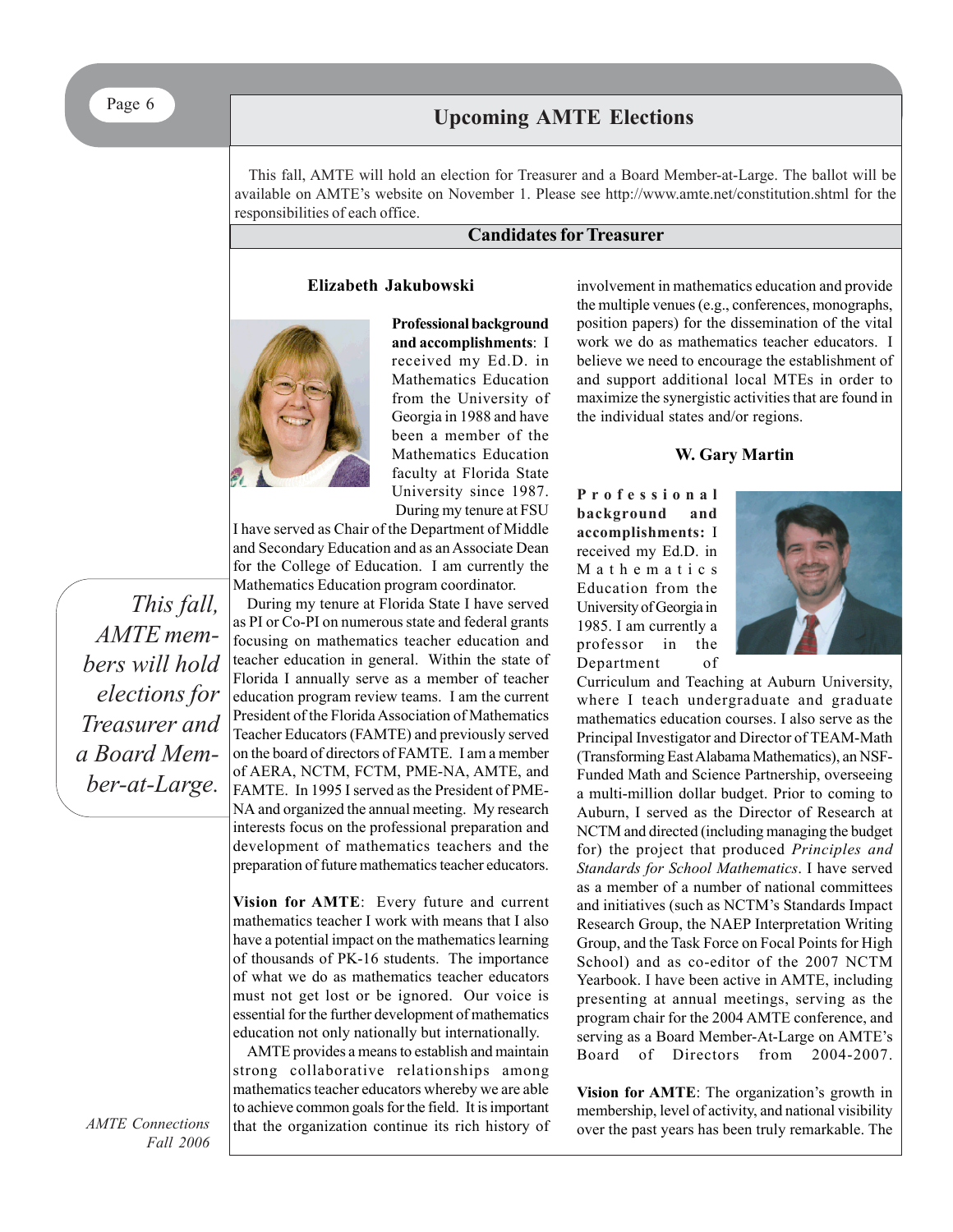## Page 7

## key to AMTE's success has been its provision of resources and opportunities that promote the growth both of individual mathematics teacher

educators and of the profession. As a member of the AMTE Board, I have been extremely pleased and proud of the organization's efforts.

However, I believe AMTE has now reached a level where more rigorous budgeting and tracking of finances will be essential to ensure the fiscal resources needed for continued growth. I would like the opportunity to use my financial and organizational skills to help develop the financial infrastructure needed for the long-term success of

*(Continued from Martin, previous page.)* AMTE. In order to maintain growth in membership, I will support existing initiatives to enhance our outreach to potential new members (e.g., through related organizations or an "Each One Reach One" campaign) and also to improve our retention of existing members through better management of the membership base (e.g., renewal and expiration notices) and continuing emphasis on the value and importance of membership in AMTE. Finally, I will support efforts to improve AMTE's financial efficiency through on-line options for membership renewal, conference registration, and other financial transactions.

## **Candidates for Board Member-at-Large**

## **Thomasenia Lott Adams**

**Professional background and accomplishments:** I received my Ph.D. in Mathematics Education from the University of Florida and began my career in academia in the College of Education at the University of Florida in 1993. I currently hold the rank of Associate Professor in the School of



Teaching & Learning where I teach undergraduate and graduate mathematics education courses. I also serve as the Director of Graduate Studies for the College of Education.

My mathematics teacher education scholarship includes presentations at national conferences (e.g., AMTE, NCTM, NCSM, SSMA, AERA, ATE), editorial activity (e.g., editorial board for the  $4<sup>th</sup>$ AMTE monograph, charter editorial panel for NCTM's On-Math online journal, editor for "Math Roots" Department in NCTM's MTMS), publications in refereed journals (e.g., *Action in Teacher Education, The Reading Teacher, Mathematics Teacher, Journal of Computing in Teacher Education*), and principal investigator of funded research (e.g., *Project TALL Math: Teachers as Learners Learning Mathematics* funded by Florida State University). In addition, I have facilitated many workshops, consultations, and writings of professional development curricula for teachers of mathematics across the grade bands. Recently, I was invited to join other mathematics educators in planning a new draft of the Sunshine State Standards for mathematics for the State of Florida.

*(Continued on page 15.)*

## **Fran Arbaugh**

**Professional background and accomplishments:** Almost twenty years ago I had a pivotal experience in a professional development workshop. That experience had a profound effect on my teaching as well as on my subsequent desire to learn



more about the teaching and learning of mathematics. That experience also ignited my passion for teacher education — a passion that guides both my teaching and my research. Since joining the mathematics education faculty at the University of Missouri in January 2001, I have had the opportunity to work with preservice and inservice teachers in various educational settings. I have been the PI or Co-PI on numerous projects that directly affect teachers and their knowledge development. Most recently, colleagues and I were funded by the National Science Foundation to study how students learn to be teachers in our postbaccalaureate certification/masters program for mathematics and science. We anticipate that our work in this area will inform alternative certification programs across the U.S., as well as empirically document the need for alternatively certified teachers to be competent not only in their content area, but also in teaching that content.

**Vision for AMTE**: AMTE provides a unique venue for our community to share empirically-based and experientially-based knowledge about effective practices of mathematics teacher education. Each year, the Annual Meeting draws hundreds of mathematics teacher educators from across the nation. In addition, AMTE has recently been

*(Continued on page 15.)*

*Vote online at http:// www.amte.net after November 1st.*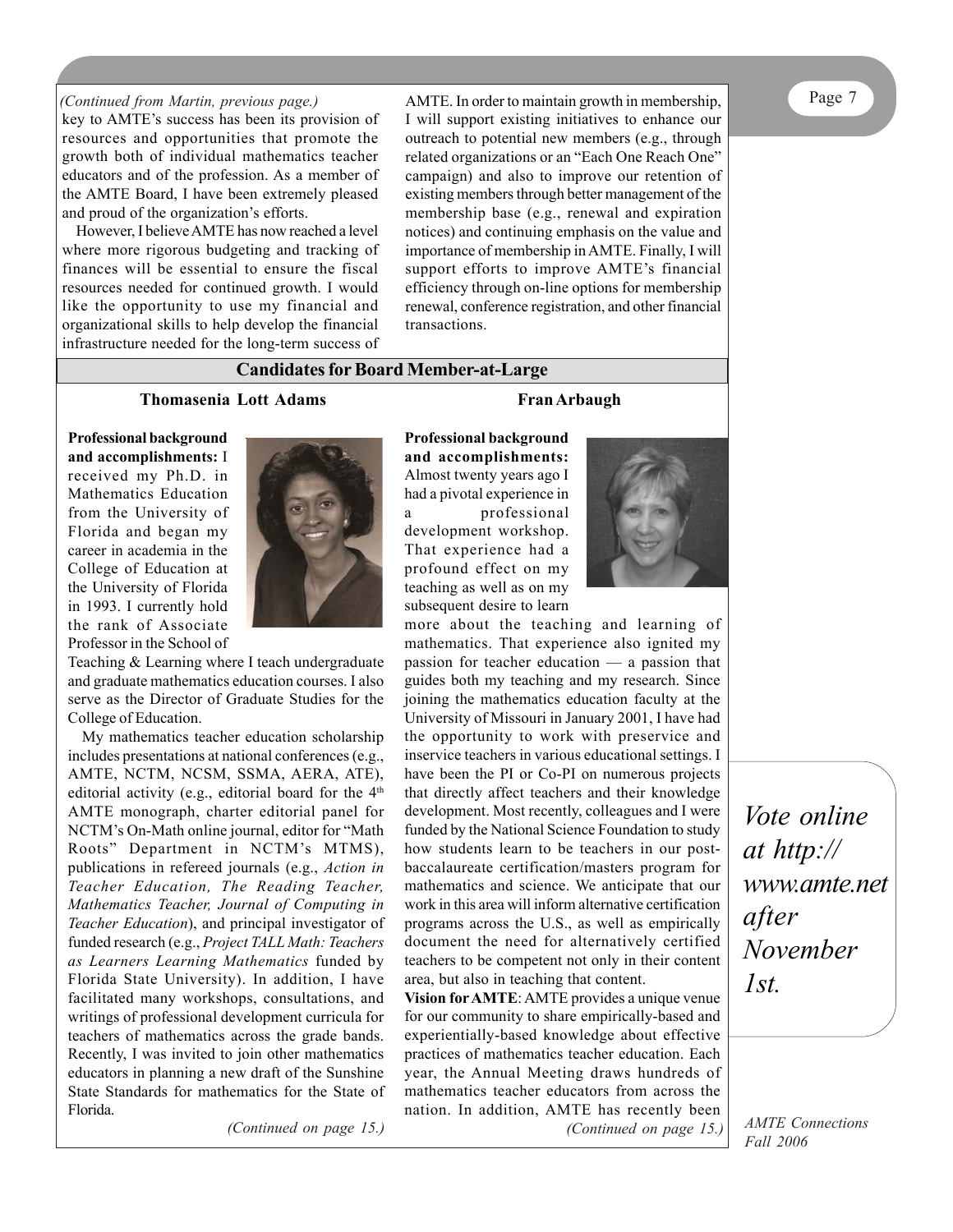Page 8 (*Continued from page 1.*)

## **President's Column**

*representations for problems must be linked within the students' minds, as well as the teacher's.*

The story above illustrates that the most important charge for all of us who serve our organization (the members of the board, the chairs and members of the committees and task forces, the editors and members of the editorial boards) is to ensure and enhance the opportunities we provide our members to share our stories and experiences. *Something New . . .*

One of the exciting *news* items forthis year will be the movement of AMTE to an online management system. If all of our bits and bytes behave as planned, you will soon use your own personal password to

- Access downloadable versions of the AMTE monograph series
- Access current members contact information
- Keep your own contact information current
- Vote for next year's officers
- Renew your membership
- Register for the Annual Conference

• Volunteer for service to the organization You may notice several changes to the website while this *work* is underway.

While the ability to volunteer online will be new, the need for volunteers is not. With the exception of the Annual Conference Local Support Committee (including technology support at the conference), all committee assignments are made by the beginning of March each year. One of the first challenges that Jennifer Bay-Williams will face next year, as incoming President, is to recommend to the Board the selection of volunteers for the following committees: Awards (4 new members), Constitution and By-Laws (2 new members), Membership (3 new members), Nominations and Elections (5 new members), Organization Connections Committee (5 new members), Technology (3 new members)**,** 2008 Annual Conference Program Committee (10 new members), 2009 Annual Conference Program Chair, AMTE Monograph Series (Volumes 6-8) General Editor, and AMTE Monograph Series (Volume Six) Editorial Board (5 members). AMTE will also be electing some new officers next year including a Secretary and a Member-at-Large. See http:// www.amte.net for additional information on those committees and the election.

#### *Something Borrowed . . .*

*AMTE Connections Fall 2006*

*One of the*

*exiting news for this year will be the*

*movement of AMTE to an*

*management*

*online*

*system.*

The following phone message made its way through the e-mail circuit a decade ago.

## $RING...RING...CLICK$

Hello, welcome to the psychiatric hotline. If you are obsessive compulsive, please press 1 repeatedly. If you are codependent, please ask someone to press 2. If you have multiple personalities, please press 3, 4, 5 and 6. If you are paranoid delusional, we know who you are and what you want. Just stay on the line so we can trace the call. If you are schizophrenic, listen carefully and a little voice will tell you what number to press. If you are manic depressive, it doesn't matter which number you press. No one will answer.

If you are a mathematics teacher educator . . .

We borrow from each other. Our lessons are often a collection of bits and pieces of borrowed knowledge. Our research borrows and builds on the research of others. Yet in pulling our thoughts together, something new and exciting emerges. The more opportunities we have to borrow, the more options we have to craft and reshape our own understanding.

Several things that you'll notice that appear to be new in reality build on seeds planted by earlier boards. While it is always dangerous to list things for fear of leaving something out, it is also a mistake not to honor the efforts of the many members who serve our organization.

With its third volume soon to be mailed to the membership, the AMTE monograph series has been firmly established as a primary vehicle for communicating the "best practices," challenges, and aspirations of our profession. Members can now expect that each spring of an odd-numbered year there will be a call for authors to submit chapters for consideration in a monograph that covers the wide range of interests of its membership. Members can also expect that each spring of an even-numbered year, there will be a call for authors to submit chapters for consideration in a monograph on a focused topic (for example, the use of cases in mathematics teacher education).

One of the early decisions that Jennifer Bay-Williams and the Board will need to make in January will be the topic for the sixth AMTE monograph. For those of you able to join us in Irvine this January, there will be a time and location identified for you to share your proposals for topics and editors. While there, you will have an opportunity to suggest topics and appropriate editors on next year's volunteer forms.

The Teacher Education Materials Project (TE-MAT), a database for K-12 mathematics and science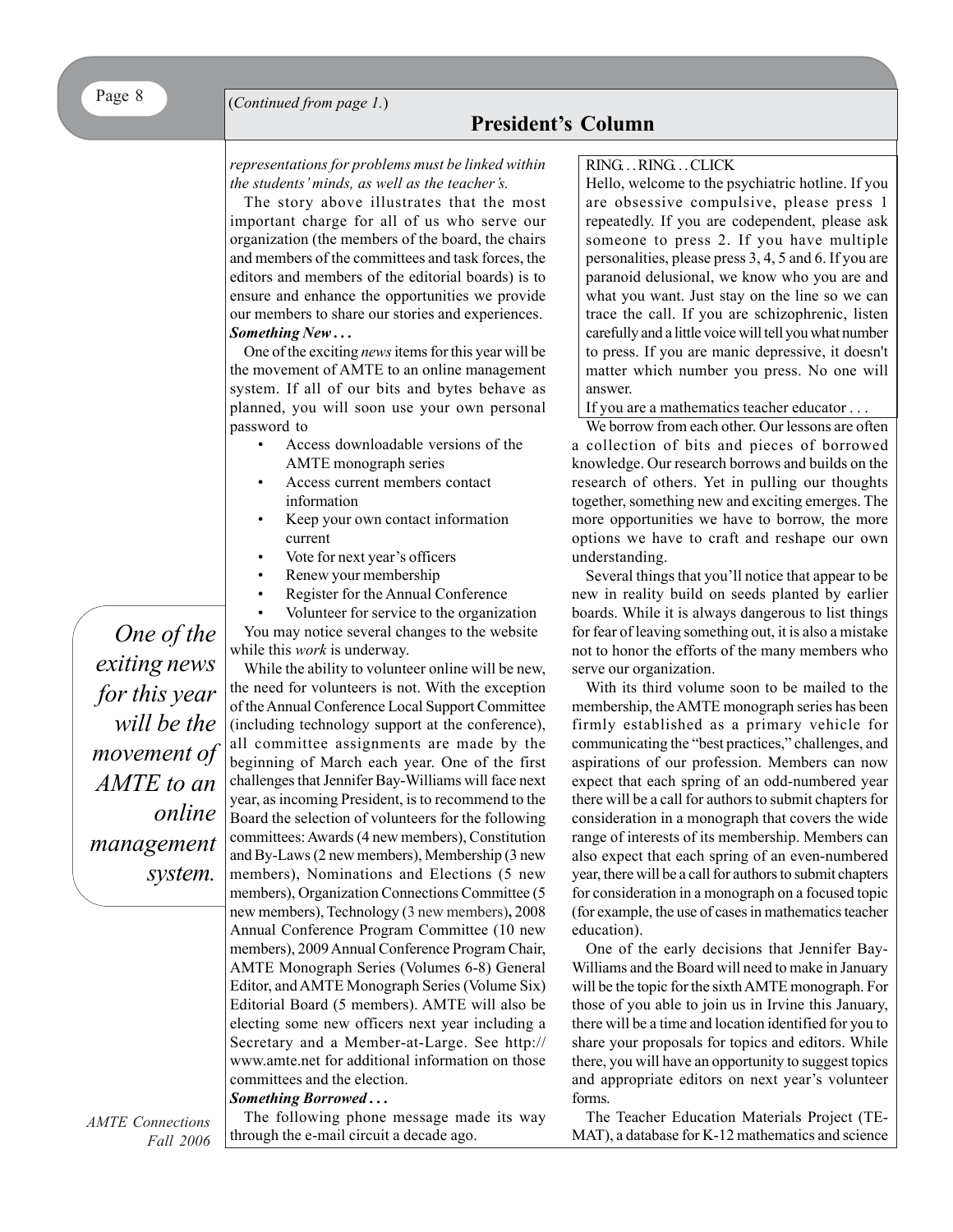Page 9

professional development providers, isn't new. For those of you who have not done so, I invite you to explore the resources located on TE-MAT. What is new is that AMTE has been awarded a subcontract from NSF (in collaboration with the National Science Teachers Association) to assume the continued review of professional development materials and the maintenance of the TE-MAT website. AMTE's TE-MAT Task Force will be designing procedures for the membership to participate in this review process.

These communication projects join the AMTE Annual Conference, *Connections* Newsletter, and the AMTE-supported section of the *CITE Journal* as important vehicles for fostering and enriching our own professional development.

#### *Something Blue . . .*

One of the problems with using this wedding metaphor is that rather than "'til death do you part," this marriage had a planned divorce. My term as

*Guest Column*

President will end with the passing of the gavel to Jennifer Bay-Williams at the close of the annual business meeting in Irvine. While I can't say that I will feel blue at this event, I can say that I will miss the opportunity it has provided for me to interact with the members of the AMTE Board and those individuals who have served ex officio to the board (Susan Gay, Conference Coordinator; Lynn Stallings, *Connections* Newsletter Editor; Denisse Thompson, Monograph Series General Editor; Susann Mathews, NCTM Representative; and, in particular, Nadine Bezuk, Executive Director) and to meet with the presidents of other professional organizations as the AMTE representative to CBMS and to the meeting of the Presidents of the NCTM National Affiliates. I look forward to transitioning to the role of Past President and take this opportunity to thank everyone who has helped to make AMTE grow as the conduit for the professional development of mathematics teacher educators.

## **Collaboration with the National Council of Supervisors of Mathematics** *by Linda Gojak, NCSM President*

Last fall, I was sitting next to Sid Rachlin at the biannual meeting of the Conference Board of the Mathematical Sciences. The attendees were the presidents of all of the professional mathematics societies including several national mathematics education groups. I have worked with Sid on several projects and committees previously and there we were together once more. Throughout the meeting we talked about some of the overlapping purposes of NCSM and AMTE **and** the unique goals of each organization. We realized that collaboration and sharing information would be of interest to both organizations.

The mission of NCSM is "NCSM is an organization for leaders in mathematics education. NCSM is unique in its purpose — supporting mathematics education leadership at the school, district, college/ university, state/province, and national levels. Its membership constitutes an international force, collaborating to achieve excellence in mathematics education."

NCSM envisions a cadre of well-trained, broadly informed, and perceptive leaders of mathematics education at all levels. These leaders must be empowered and held accountable for facilitating the implementation of quality mathematics education programs for all students. NCSM offers leaders in mathematics education the unique opportunity to collaborate with other leaders at all levels.

Many members of NCSM are AMTE members as well. Our website (http://www.ncsmonline.org) not only offers information on the current projects and initiatives, but also offers access to archived journals and newsletters at no charge. One recent addition to the website is the Kansky Report Summary Service, summaries of recent reports in mathematics education with links to the reports summarized. These are written by Bob Kansky (thus the name!). Members of AMTE may find many of these reports of great interest.

Other opportunities offered by NCSM include the Leadership Academy, based on the Professional Learning Communities model. This year's academy will be held July 19-21 in Utah. Our listserv is an open forum for discussion of issues and information on leadership in mathematics education. The listserv is located on the NCSM website under the "Get Involved" tab. Each spring NCSM's annual conference precedes the NCTM annual meeting. This year's meeting will take place in Atlanta, Georgia on March 19 – 21, 2007. More information on all of these initiatives can be found on the NCSM website.

We would love to have you join us in Atlanta or at other NCSM events! Find out more about NCSM on our website or contact me at  $lgojak@jcu.edu$  for more information about NCSM or how AMTE members can benefit from collaboration with NCSM.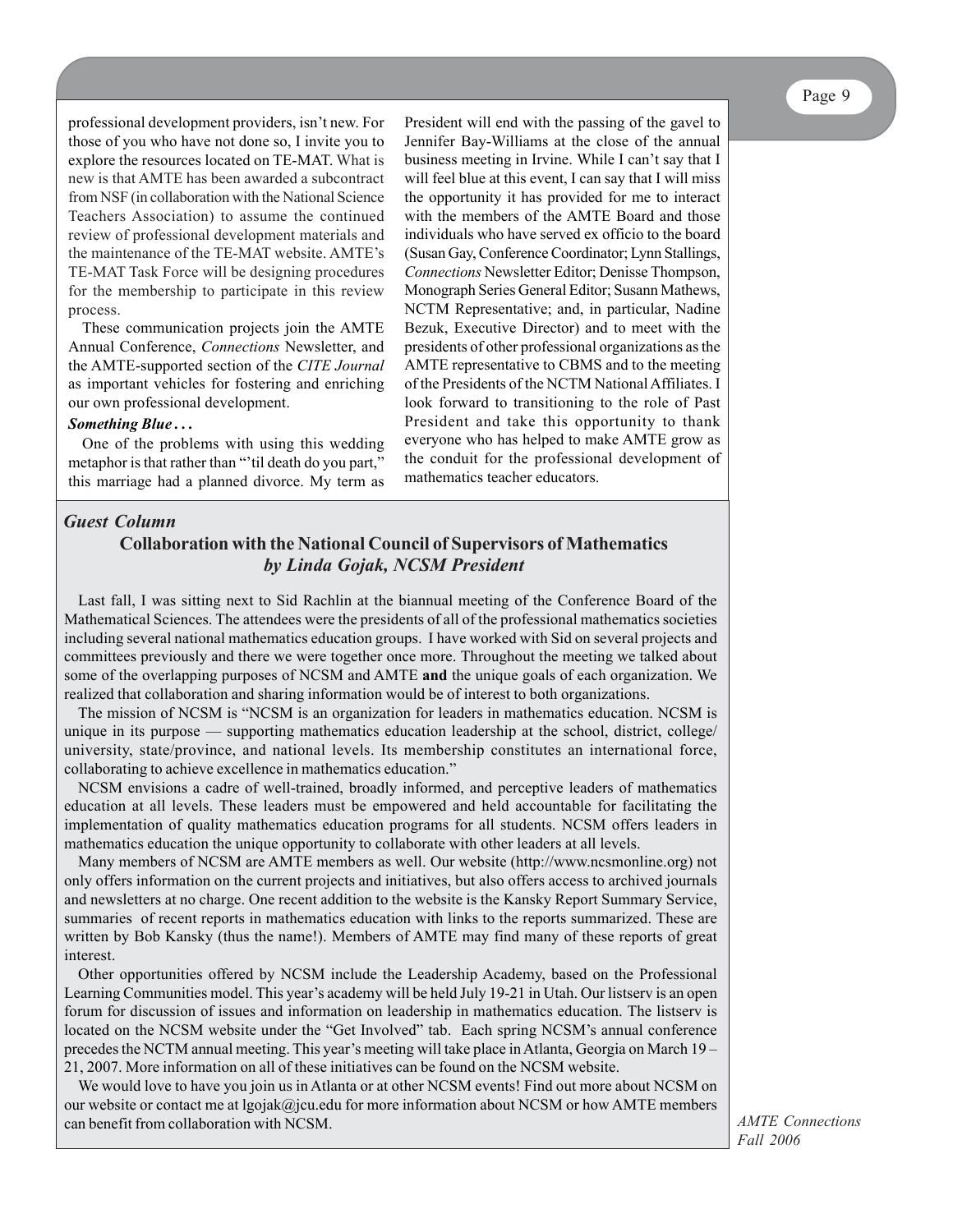## **Rewriting State Curricula**

*More than forty states have revised all or some of their K-12 curricula since 2000. If your state has undertaken such a revision, what was the motivation? How does your state's new curriculum differ from the previous one? What has been instructive or challenging about the revision process and the implementation of the new curricula in your state?*

## *Response by Tom Ottinger (tpo@reinhardt.edu), Reinhardt College, Waleska, Georgia.*

Mathematics curricula in U.S. schools have been described as "a mile wide and an inch deep." That term was particularly appropriate in Georgia several years ago. An audit of Georgia's Quality Core Curriculum (QCC) conducted by Phi Delta Kappa in 2002 found that it would take *twenty-three* years not twelve—to address the topics included anywhere near the level of depth necessary for real learning to take place. Although not discussed in the PDK audit, an additional problem with the QCC was that content was presented in a list of objectives. There was little indication of how these objectives related to each other, and no indication of their relative importance. As a result, for many teachers the QCC had become a checklist. Consider these QCC standards from Algebra I:

**Topic:** Patterns and Functions

**Standard:** Distinguishes between relations and functions, and identifies the domain and range.

**Topic:** Problem Solving, Connections

**Standard:** Solves problems that link concepts to one another and to practical applications using tools such as scientific or graphing calculators, computers, and manipulatives.

The Patterns and Functions standard could be taught as part of a single class period. The Problem Solving standard, on the other hand, was intended to be done throughout the entire course. Yet because that was not indicated, there were teachers who "covered" problem solving during the first week of class in order to get it over with! Most of the difficulties resulting from the checklist approach were not this extreme, but the structure of the curriculum tended to inhibit integration of concepts and skills into a meaningful whole.

It was clear that change was needed, and the state school board initiated that change.

During 2003 and 2004, teams of K-12 teachers, with input from state and national experts and consultants, created the Georgia Performance Standards (GPS), an entirely new curriculum for mathematics, English, science, and social studies.

The high school mathematics development team also included higher education faculty in both mathematics and mathematics education. Mathematics writing teams for all grade levels reviewed curricula from other states and countries (particularly Japan). They also examined the NCTM *Principles and Standards* in order to make the new curriculum compatible with the philosophy expressed in the Principles and to make the content compatible with the Standards.

The new curriculum is more focused, in that fewer topics are addressed in each grade but these topics are explored in greater depth. The extensive review and reteaching common in the previous curriculum were eliminated. Content was reorganized so that students are introduced to substantial new material at all grade levels. In fact, by the end of  $8<sup>th</sup>$  grade, students will have completed all of what is traditionally considered first year algebra and much of what is taught in a geometry course.

The GPS includes four content strands in grades K–2: number and operations, measurement, geometry, and data analysis. Beginning in grade 3, an Algebra strand is added. Within each strand there are typically two or three broad content standards, some of which include several elements providing more specific information about the content. The NCTM Process Standards are included verbatim at every grade level and in every high school course. The intent is that these process standards guide the design and implementation of instruction for all of the content.

The performance standard format was chosen because in addition to content information, performance standards include information about the organization of the curriculum, the depth appropriate for each broad topic, and the level of expectation for student performance. Here is one of the standards from 8<sup>th</sup> grade:

**M8A1. Students will use algebra to represent, analyze, and solve problems.**

- a. Represent a given situation using algebraic expressions or equations in one variable.
- b. Simplify and evaluate algebraic expressions.
- c. Solve algebraic equations in one variable, including equations involving absolute values.
- d. Solve equations involving several variables for one variable in terms of the others.
- e. Interpret solutions in problem contexts.

The structure of this standard makes it clear that the primary focus is the use of algebra in the solution of problems, and the elements provide information about what algebraic topics are intended and how

*During 2003 and 2004, teams of K-12 teachers, with input from state and national experts and consultants, created an entirely new curriculum.*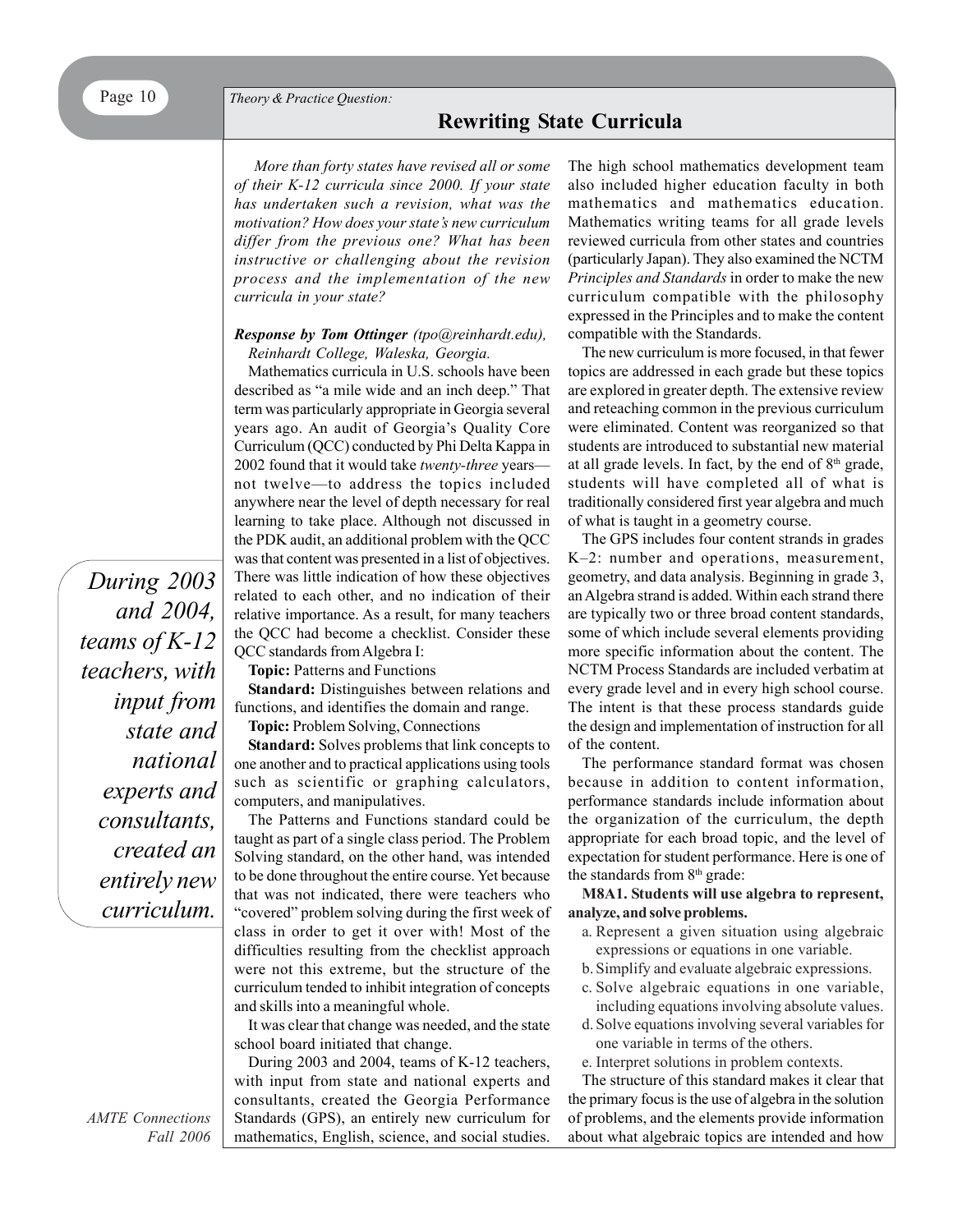they are to be used in achieving this standard. The content standards are intended to be accompanied by illustrative tasks, student work on these tasks, and teacher commentary on this work. Taken together, all of these components should make very clear what it is that students are expected to know and be able to do. Content standards are complete for all grade levels and are in the process of implementation. Tasks have been developed for most grade levels or courses, but student work and teacher commentary are still in progress.

In perhaps the most controversial decision about the new curriculum, the high school portion uses an integrated curriculum rather than the traditional Algebra I, geometry, and Algebra II. This decision was based on several observations. First, the countries which are consistently among the top performers on international mathematics assessments use an integrated curriculum. Second, curricula in grades K-8 are integrated, so continuing this approach in high school is reasonable. Third, an integrated approach allows teachers to develop mathematical concepts through problem-centered teaching.

New York, which has used an integrated curriculum in high school since the early 1970s, recently decided to adopt a high school curriculum more like the traditional courses in algebra and geometry. Part of the rationale for this change, according to New York's Mathematics Standards Committee, was that the first high school course "currently includes content from several branches of mathematics, which we have heard over and over again from teachers requires them to jump from topic to topic." To avoid that problem, the Georgia curriculum developers selected related content for each course, so that concepts of algebra and geometry could be explored concurrently rather than separately. Indeed, this connected approach is one of the advantages of curriculum integration.

The most challenging aspect of the new K-12 GPS is successful implementation, and vital to that success is teacher training. There is a year of training and familiarization with the new curriculum at each grade level, followed by full implementation and testing the second year. The table below shows the plan for phasing in the GPS.

Training (Year I) Implementation (Year II)

| 2004-05 | $6th$ grade   |                 |
|---------|---------------|-----------------|
| 2005-06 | K, 1, 2, 7    | 6 <sup>th</sup> |
| 2006-07 | 3, 4, 5, 8    | K, 1, 2, 7      |
| 2007-08 | 9, 10, 11, 12 | 3, 4, 5, 8      |
| 2008-09 |               | 9               |
| 2009-10 |               | 10              |
| 2010-11 |               | 11              |
| 2011-12 |               | 12              |

If the GPS is to be implemented successfully, teachers must adopt a student-centered, activitybased approach. Although common in some Georgia classrooms, this approach is by no means universal. Changing mindsets about what effective teaching is can be very difficult, and there is concern that the training year provides insufficient preparation for this new teaching style. Further, because some content has been shifted to different grade levels, some teachers may find themselves required to teach topics for which they don't feel adequately prepared. To make the GPS work effectively, teachers will need to have continual professional development in the form of collaborative learning communities, teacher coaches, and content workshops tailored to individual needs.

The Georgia Performance Standards represent a coherent, focused, cutting-edge mathematics curriculum for a new century. The GPS embodies an approach consistent with the findings of mathematics education research and consistent with recommendations of NCTM and other professional organizations. It is based on best practices of high performing states and countries. Despite the challenges of implementation, the GPS offers the opportunity for meaningful mathematics education for all Georgia students.

#### **References**

Mathematics Standards Committee Report to the New York Board of Regents, Oct. 27, 2004. Retrieved from http://www.regents.nysed.gov/ 2004Meetings/November2004/1104brd4.htm.

## *Winter Issue Theory & Practice Question:*

The National Mathematics Advisory Panel will report to the President of the United States in January 2007 on their recommendations, based on the best available scientific evidence, on the critical issues in our field (more at http://www.whitehouse.gov/news/releases/2006/04/20060418-5.html). What should be included in that report?

AMTE members are encouraged to respond to this question with an essay of 1000-1200 words. Submit your response to *Connections* Editor Lynn Stallings (lstalling@kennesaw.edu) by January 31st to ensure consideration for the winter issue.

*In perhaps the most controversial decision about the new curriculum, the high school portion uses an integrated curriculum rather than the traditional Algebra I, geometry, and Algebra II.*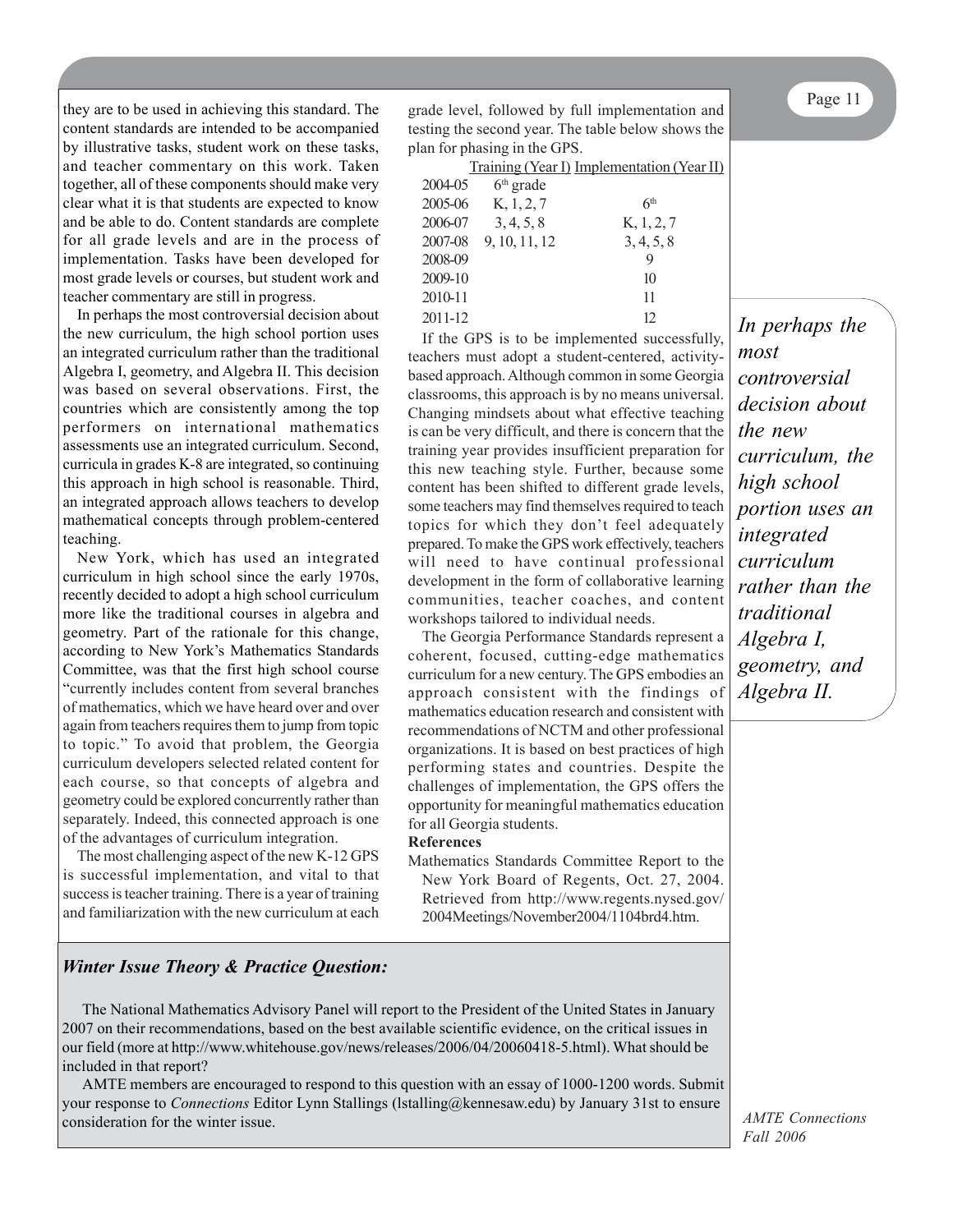## Page 12 *Research Brief:*

## **Syllabus Study: A Structured Look at Mathematics Methods Courses**

P. Mark Taylor, University of Tennessee and Robert Ronau, University of Louisville

*What are the common characteristics of mathematics methods courses in the United States? At this time, these questions have no answer.*

What activities are included in a typical mathematics methods course in the United States? What common goals do mathematics methods courses share? What are the common characteristics of mathematics methods courses in the United States? At this time, these questions have no answer. While a few attempts have been made to find out the goals that people have for methods courses (Watanabe & Yarnevich, 1999) or how they go about moving towards these goals (Harder & Talbot, 1997), the truth is that we have been operating in isolation, not knowing what our colleagues are doing, and not benefiting from each other's experiences.

## *The Syllabus Study*

The 2004 AMTE Annual Conference included a session entitled "Syllabus Exchange" that featured a discussion among colleagues about the critical components of mathematics methods course syllabi. The attendees discussed elementary, middle, and secondary mathematics methods courses. Emerging from this session, we decided to engage in a study of methods courses with syllabi being the main source of data and members of the Association of Mathematics Teacher Educators (AMTE) as the most appropriate group to survey. We developed a description of our purpose and requested copies of their mathematics methods course syllabus. The request was distributed to the AMTE membership through the association listserv requesting electronic copies of their mathematics syllabi and sharing the five questions that we posited for the study:

- 1. What are the common elements of mathematics methods courses?
- 2. What elements might encourage the development of leadership skills?
- 3. What elements might lead to increased capacity or inclination to collaborate?
- 4. What elements contribute to a commitment to continual professional development?
- 5. How might these elements vary among methods courses for different grade levels?

At the time, AMTE had about 700 members. We received 67 syllabi from AMTE members representing 45 different universities and

colleges. Of the 67 syllabi examined, 65 were of sufficient readability to analyze. Of the remaining 65 syllabi, 58 contained sufficient information to be useful for this study. The remaining 58 syllabi were categorized by grade level: There were 22 elementary syllabi, of which 15 addressed grades K-6 (or some subset of this) and seven addressed grades K-8. Five of the syllabi addressed middle school, 27 addressed secondary, which included two syllabi addressing middle-secondary (3-12), and 25 addressed 7-12 (or some subset). Finally, four syllabi outlined K-12 methods.

The syllabi were given preliminary reviews to develop strategies to analyze them. Once categories were established, the syllabi were divided between the two researchers (even and odd numbers) for inventory. Once the inventory was completed, each researcher reviewed 10 randomly selected inventories of the 30 conducted by the other researcher. Any differences were discussed. If differences between reviews were determined to be significant the inventory was to be repeated. If more than 75% of the reviews needed to be repeated, another sample would be selected for a repeat verification. In fact, the reviews exhibited a high level of agreement (>90%), negating the need for additional sampling audits.

The syllabi represented institutions ranging from 1,100 students to 58,000 students. Table 1 shows institution size and highest degrees offered at the participating 45 institutions. Of the syllabi submitted, 75% were from undergraduate courses, 19% were graduate courses, and the remaining 6% were dual-credit, offered for graduate or undergraduate credit.

| Number of<br><b>Students</b> | Number of<br><b>Institutions</b> | <b>Highest</b><br>Degree<br><b>Granted</b> | Number of<br><b>Institutions</b> |
|------------------------------|----------------------------------|--------------------------------------------|----------------------------------|
| Less than<br>10,000          | 15                               | Doctoral                                   | 27                               |
| 10,000-25,000                | 18                               | <b>Masters</b>                             | 16                               |
| Greater than<br>25,000       | 12                               | <b>Bachelors</b>                           | 2                                |

Table 1: Institution Type by Size and Degrees Offered by Institutions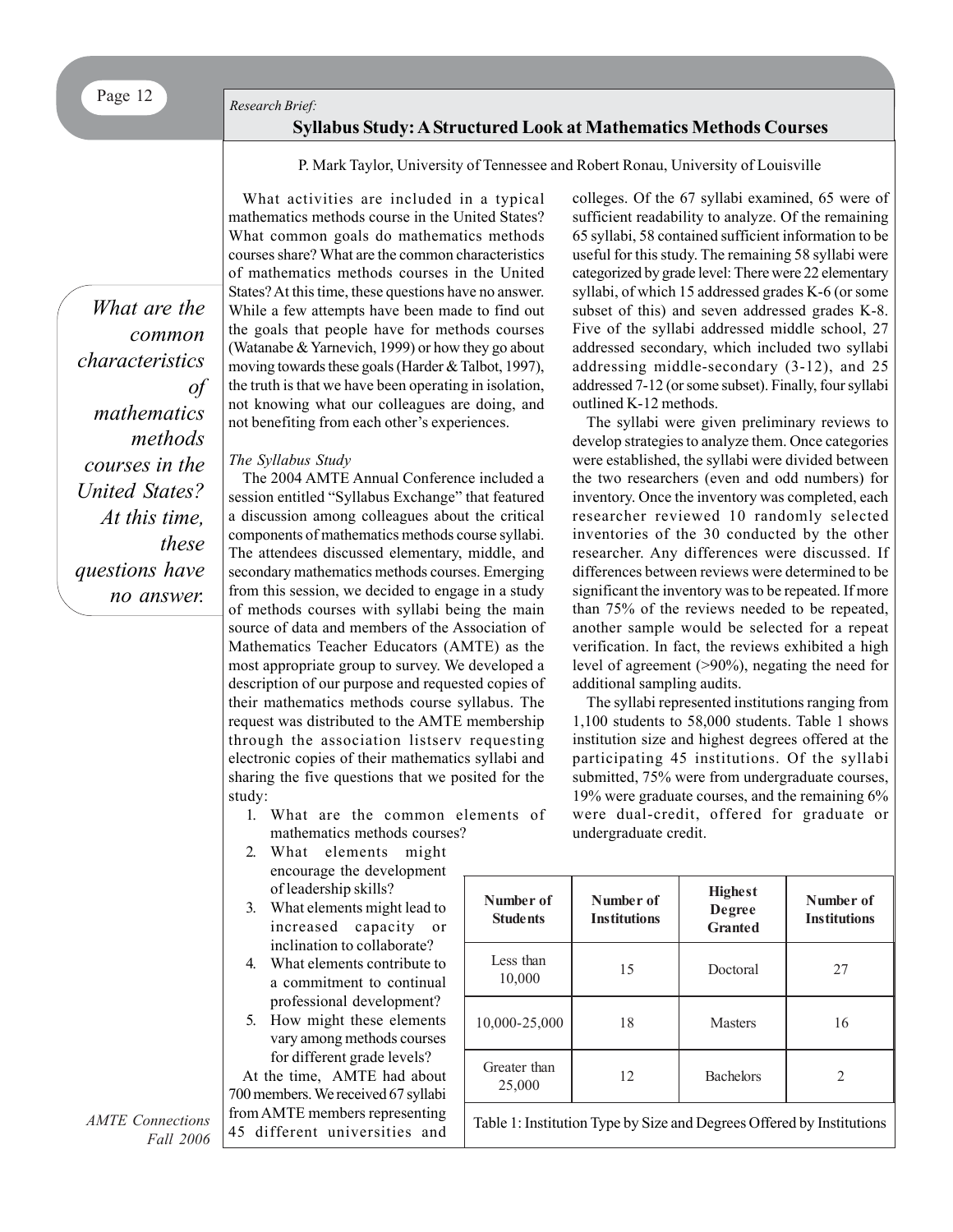#### *Analyses*

An abbreviated description of the two analyses is offered in this section. The 58 syllabi were first reviewed using the lens of "assignments," within the framework of the five original questions outlined in the e-mail request to AMTE members. We used the assignments described in the syllabus to literature. The goals all centered on developing student competence in the following seven categories: 1) Pedagogical Skill, 2) Knowledge of Content, 3) Dispositions, 4) Professionalism/ Leadership, 5) Pedagogical Content Knowledge, 6) Human Development, and 7) Pedagogical Knowledge. Once these categories were established, the syllabi were then inventoried with

| <b>Assessment</b><br>Categories                            | Number of<br>Syllabi with<br>Category | Percent of<br>Syllabi with<br>Category | Median<br>Percent<br>Weight of<br>Category | Average<br>Percent<br>Weight of<br>Category |
|------------------------------------------------------------|---------------------------------------|----------------------------------------|--------------------------------------------|---------------------------------------------|
| Participation                                              | 41                                    | 71%                                    | $10.0\%$                                   | $9.4\%$                                     |
| <b>Tests, Quizzes</b>                                      | 41                                    | 71%                                    | $20.0\%$                                   | 20.7%                                       |
| <b>Case Analyses</b>                                       | 24                                    | 41%                                    | $0.0\%$                                    | 7.1%                                        |
| Lessons                                                    | 46                                    | 79%                                    | 20.3%                                      | 23.8%                                       |
| Readings,<br><b>Critiques</b>                              | 30                                    | 52%                                    | 4.5%                                       | 7.8%                                        |
| Reflections,<br><b>Journals</b>                            | 33                                    | 57%                                    | 4.3%                                       | $9.0\%$                                     |
| Other                                                      | 53                                    | 91%                                    | 20.0%                                      | 22.3%                                       |
| $N =$                                                      | 58                                    |                                        |                                            | 100.0%                                      |
| Table 2: Assessments Listed on Mathematics Methods Syllabi |                                       |                                        |                                            |                                             |

determine categories of emphasis and reported grade weighting to determine degree of emphasis. We determined very few of the syllabi would address proposed questions two through four (items addressing leadership, collaboration and professionalism), and we focused on the first question, "What are the common elements of mathematics methods courses?" Examining the syllabi as a whole revealed literally dozens of different activities. As the syllabi were reviewed, some common categories of emphasis emerged. These categories were combined under subsequent review, resulting in six categories of assignment and evaluation: 1) Class Participation, 2) Tests and Quizzes, 3) Case Analyses, 4) Lessons and Lesson Planning, 5) Readings and Critiques, and 6) Reflections and Journals. An additional "other" category, was established for those assignments that were too few in number to comprise an additional category, but were not similar to one another either. A listing of the categories can be seen in Table 2.

A second review of the syllabi was conducted using the lens of the stated goals and objectives. A preliminary analysis of the syllabi was used to initiate categories of goals and objectives. Seven goal or objective categories were created using the results of this analysis and examination of the respect to these categories and their stated goal or objectives. Many syllabi had more than one stated goal or objective that fell under one of these developed categories. Categories were counted as they occurred in goals and objectives and, as can be seen in Table 3, there is a higher category count than there are syllabi. Moreover, some goals specifically addressed more than one of these categories. In a similar manner, goal and objectives were counted in each category that they clearly addressed.

#### *Discussion and Implications*

The assumption that all of the major goals and assessments are stated on a syllabus is one that is commonly made, but some teachers have underlying goals that are woven throughout a course without ever being explicitly

written. To uncover such woven threads would require a depth of study that could only be accomplished by meticulously examining a small number of courses. Since the goal of this study was to take a look across many courses in many institutions, we must exclude such unstated or assumed goals. Another limitation of this study was the sample set of mathematics teacher educators because it was not randomized and the return rate was low. One final limitation was that syllabi were only requested from AMTE members.

This study was difficult to complete because what was valued could not be measured by merely examining the goals and objectives or the graded assignments. This was true for three reasons: the *(Continued on next page.)*

## *Mathematics Education Positions*

*Searching for a mathematics education position? Does your institution have openings? Don't forget the jobs section of the AMTE website:*

*http://www.amte.net/job\_index.shtml*

*The assumption that all of the major goals and assessments are stated on a syllabus is one that is commonly made, but some teachers have underlying goals that are woven throughout a course*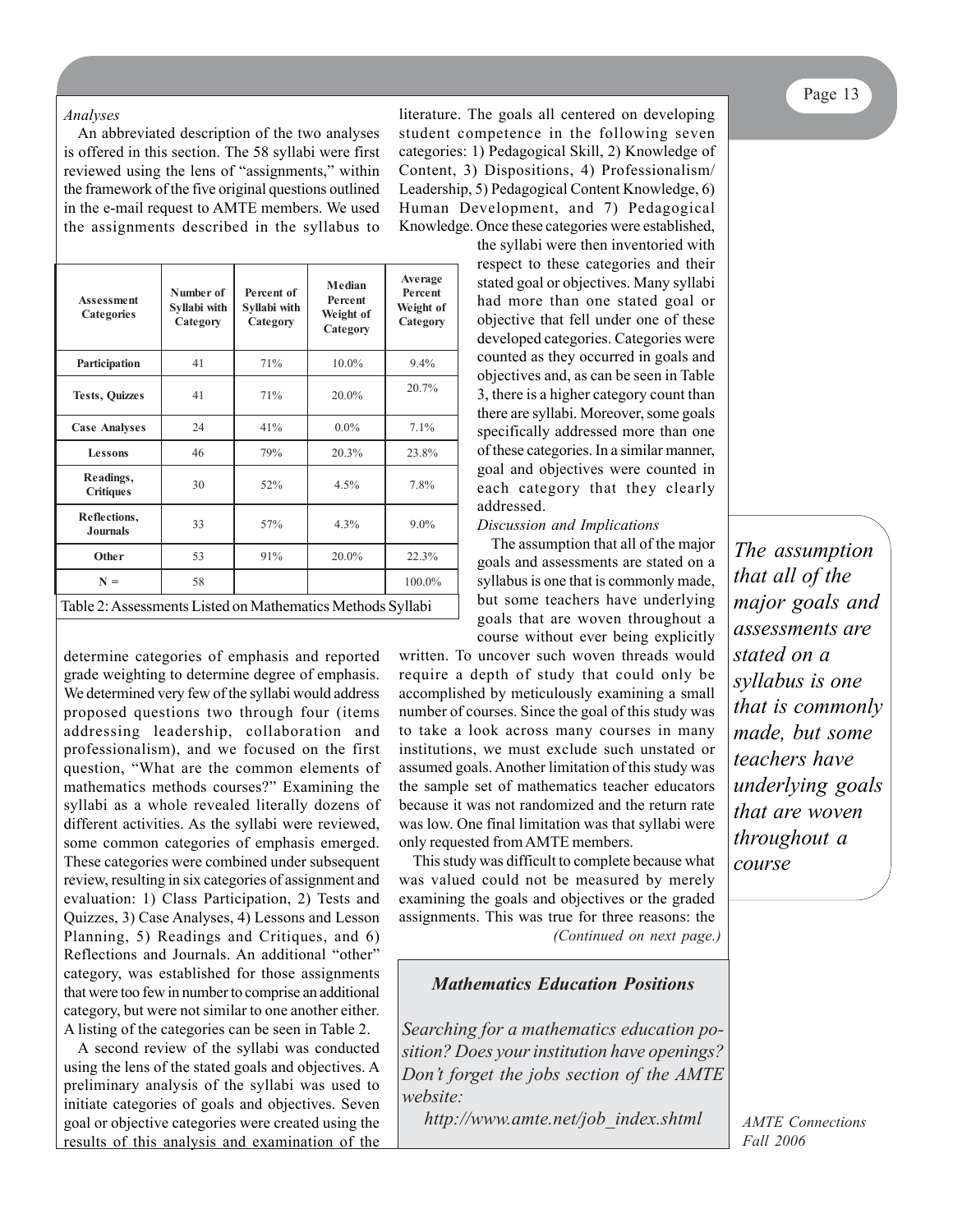## *(Continued from Taylor & Ronau, p. 13.)*

syllabi contained inadequate detail to analyze fully, lacked connection between goals and objectives, and lacked alignment between goals and assignments. Syllabi that labeled and described goals and assignments in ways that connected them were rare. The instructor's intent with regards to assignments had to be interpreted by the researcher to make such connections. In addition, the sparse details regarding the goals and objectives required that researchers make assumptions about their meanings. Furthermore, the alignment between the two lenses is not a one-to-one relationship. For example, there may be one goal that is connected to multiple assignments, and multiple goals may support one assignment. Therefore, a particular focus on a syllabus may comprise only 10% of the emphasis when examining goals, but 50% of the emphasis when examining assignments. Moreover, we also found that most of the syllabi are not sufficient in detail to answer these questions and several of the syllabi contained inadequate detail to use in this study.

As a result of these difficulties, we are left with questions about the perceived purposes of syllabi and with whom are they intended to communicate. Are they meant to share purpose, goals and objectives, activities, and/or grading components? Are they addressed to students, accreditation agencies, university administrators, fellow instructors at the home institution and/or fellow

mathematics teacher educators? Syllabi may have multiple purposes and audiences, but to what extent do they communicate the actual content and intent of the course. Certainly teachers (of methods courses in this case) may close their doors and accomplish new and wonderful things in their classrooms. Unless we open these doors up for professional discussion, we develop no institutional or professional memory that can be passed along collectively to other instructors. To further enhance the profession, we suggest that syllabi for and approaches to mathematics methods classes be shared in order to support the engagement of mathematics teacher educators in a collective discussion on the content and methods of mathematics methods courses.

What were we able to discern through this analysis? The most remarkable result is the surprising level of variability between mathematics methods courses in terms of emphases on graded assignments, as well as goals and objectives across grade bands and within grade bands, which raises a few questions. Some categories are not included on a significant number of syllabi. Are these categories critical? Syllabi that are clearly different from the de-facto consensus with respect to what they chose to include or, perhaps more strikingly, what they do not include, may offer quite different experiences for their students. We do not know if their students

*After a century of mathematics methods courses in their various forms and contexts, what should be common to all ?*

| Goal or<br>Objective<br>Categories  | <b>Total Category</b><br>Count | Syllabi with<br>Category Count                                     | Syllabi with<br>Category<br>Percent | Subset Average<br>Category Count |
|-------------------------------------|--------------------------------|--------------------------------------------------------------------|-------------------------------------|----------------------------------|
| Pedagogical<br>Skill                | 127                            | 37                                                                 | 74%                                 | 3.3                              |
| Content<br>Knowledge                | 18                             | $\mathbf Q$                                                        | 18%                                 | 2.0                              |
| Dispositions                        | 24                             | 18                                                                 | 36%                                 | 1.3                              |
| Professionalism<br>Leadership       | 45                             | 26                                                                 | 52%                                 | 1.7                              |
| Pedagogical<br>Content<br>Knowledge | 233                            | 48                                                                 | 96%                                 | 4.6                              |
| Human<br>Development                | 32                             | 24                                                                 | 48%                                 | 1.3                              |
| Pedagogical<br>Knowledge            | 68                             | 30                                                                 | 60%                                 | 2.1                              |
| $N =$                               | 50                             |                                                                    |                                     |                                  |
|                                     |                                | Table 3: Goals or Objectives Listed on Mathematics Methods Syllabi |                                     |                                  |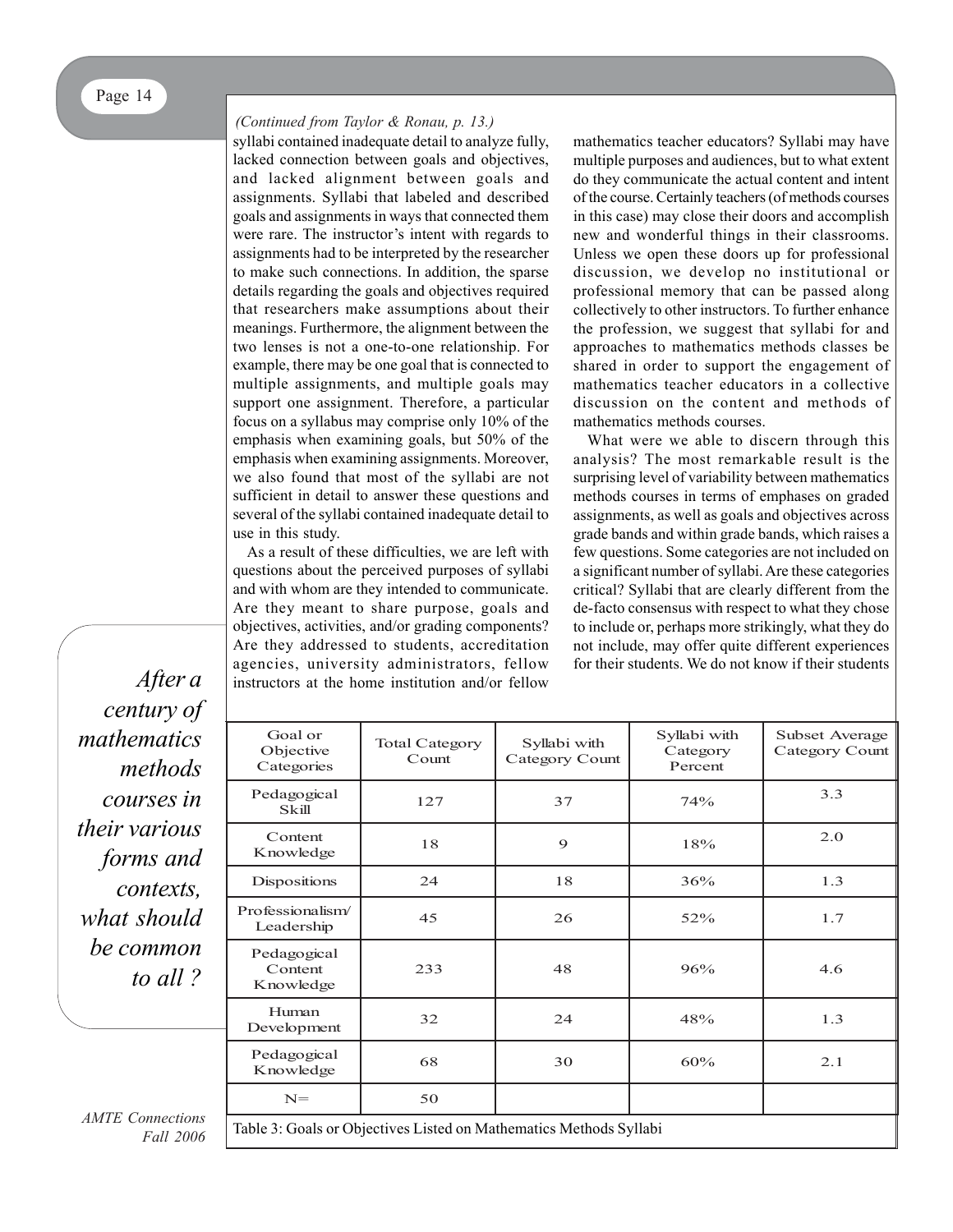#### benefit from these differences or if they miss something crucial. *(Continued from Taylor & Ronau, p. 14.)*

On the other hand, we have learned that using the emerging framework enabled us to analyze a syllabus in ways that identify emphasized and excluded items. This framework was developed based on both the research literature related to mathematics methods courses and the analysis of the content of the syllabi that we examined. We do not claim to have established the definitive set of categories. Rather, we expect these categories to evolve over time as our culture changes our goals and research continues to inform our work. We would, however, claim that the idea of establishing such a framework and using it to examine methods courses, individually as well as collectively, is an important device for those that wish to improve the preparation of preservice teachers. Establishing a common framework offers the possibility of developing shared sets of lenses and a common language, allowing us to conduct a broad-based and open discussion about syllabi and about mathematics methods courses in general. *Next Steps*

A follow-up study with a more detailed analysis of what is included in syllabi and what is not would be a logical next step. In addition to merely examining syllabi, other kinds of data need to be gathered on the intended curriculum, including surveys and

## *(Continued from Elections, Adams, p. 7)*

**Vision for AMTE:** My vision for AMTE is aligned with the core of AMTE's mission statement: "...to promote the improvement of mathematics teacher education in all its aspects." At every level and in every area of my scholarly activities (e.g., mentoring mathematics education doctoral students - future mathematics teacher educators, teaching preservice teachers of mathematics, supporting the work of inservice teachers of mathematics, conducting research, presenting, writing, etc.) I integrate this perspective. I applaud AMTE for its success at giving a united and strong voice to mathematics teacher education. The future of mathematics teacher education will certainly be influenced by AMTE - by the high quality of its publications and conference agendas, and the on-going work of its members. As a candidate for AMTE Board Memberat-Large, I look forward to the possibility of exercising my commitment to mathematics teacher education in the context of AMTE and helping the organization expand its influence on mathematics teacher education.

interviews of methods instructors. Given the wide variety of methods courses in existence, it would be interesting to compare different syllabi with student data.

Finally, it makes sense that our professional organizations (NCATE, NCTM, AMTE, AERA, etc.) establish a syllabus template using this kind of framework. After a century of mathematics methods courses in their various forms and contexts, what should be common to all mathematics methods courses? Should we negotiate common goals and objectives? Should there be a shared assessment scheme or shared capstone assignments? What about the elements of methods courses that do not show up on syllabi such as our instructional formats and unstated objectives? While none of these questions may ever be fully answered, based on our investigation, they do need to be addressed. *References*

- Harder, V. & Talbot, L. (1997). *How are mathematics methods courses taught?* Paper presented at the Annual meeting of the Association of Mathematics Teacher Educators, Washington, DC.
- Watanabe, T. & Yarnevich, M (1999). *What really should be taught in the elementary mathematics methods course?* Paper presented at the Annual meeting of the Association of Mathematics Teacher Educators, Chicago, IL.

## *(Continued from Elections, Arbaugh, p. 7)*

involved in two efforts to improve communication among mathematics teacher educators: 1) the Monograph series, and 2) the launching of a department in *Teaching Children Mathematics* (*TCM*) dedicated to the work of mathematics teacher educators. As a member of the editorial boards of the 3rd and 4th AMTE Monographs, co-editor of the 5th AMTE Monograph, and co-editor of the "Supporting Teacher Learning" department in *TCM,* I have seen first hand the quality of our community's work as mathematics teacher educators. The AMTE Monographs and *TCM* provide much needed opportunities for mathematics teacher educators to share their work and learn from each other. The quantity and quality of manuscripts submitted to these professional publications demonstrates the community's desire to communicate, and grapple with, important issues faced by our field. I believe that AMTE must continue to work with NCTM and other organizations to generate outlets for our collective voice. As a member of the board of directors, I will assist AMTE in addressing this and other issues of importance to the membership.